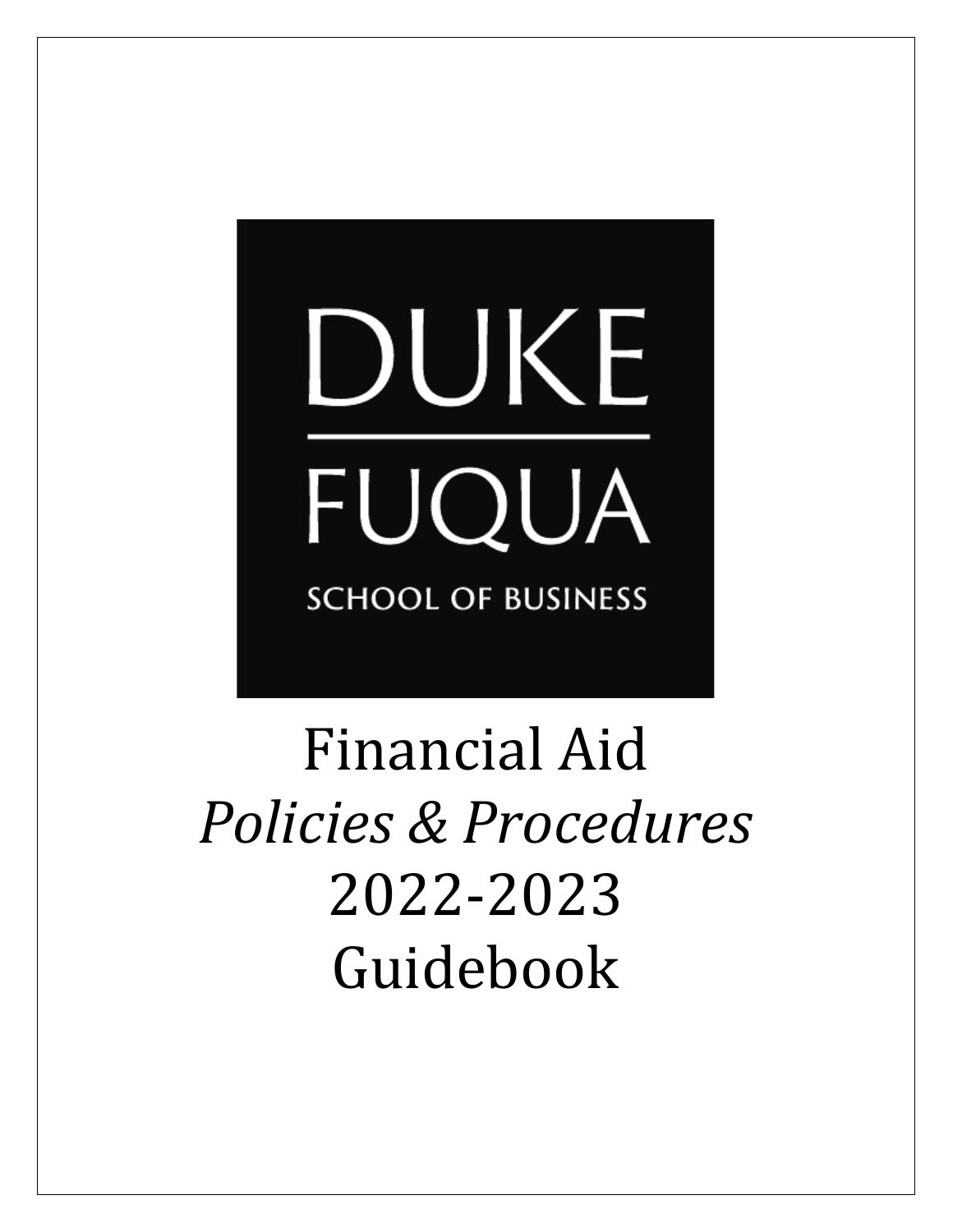# **Table of Contents**

| (What Fuqua is About and Known for) |                                                                                   |  |  |  |  |  |  |
|-------------------------------------|-----------------------------------------------------------------------------------|--|--|--|--|--|--|
| 1)                                  |                                                                                   |  |  |  |  |  |  |
| 2)                                  |                                                                                   |  |  |  |  |  |  |
| 3)                                  |                                                                                   |  |  |  |  |  |  |
| 4)                                  |                                                                                   |  |  |  |  |  |  |
| 5)                                  |                                                                                   |  |  |  |  |  |  |
| 6)                                  |                                                                                   |  |  |  |  |  |  |
| 7)                                  |                                                                                   |  |  |  |  |  |  |
| 8)                                  |                                                                                   |  |  |  |  |  |  |
| 9)                                  |                                                                                   |  |  |  |  |  |  |
| 10)                                 |                                                                                   |  |  |  |  |  |  |
| 11)                                 |                                                                                   |  |  |  |  |  |  |
| 12)                                 | Satisfactory Academic Progress Standards for Federal Title IV Aid Program Page 10 |  |  |  |  |  |  |
| 13)                                 |                                                                                   |  |  |  |  |  |  |
| 14)                                 |                                                                                   |  |  |  |  |  |  |
| 15)                                 | Page 12.                                                                          |  |  |  |  |  |  |
| 16)                                 |                                                                                   |  |  |  |  |  |  |
| 17)                                 |                                                                                   |  |  |  |  |  |  |
| 18)                                 |                                                                                   |  |  |  |  |  |  |
| 19)                                 |                                                                                   |  |  |  |  |  |  |
| 20)                                 |                                                                                   |  |  |  |  |  |  |
| 21)                                 |                                                                                   |  |  |  |  |  |  |
|                                     |                                                                                   |  |  |  |  |  |  |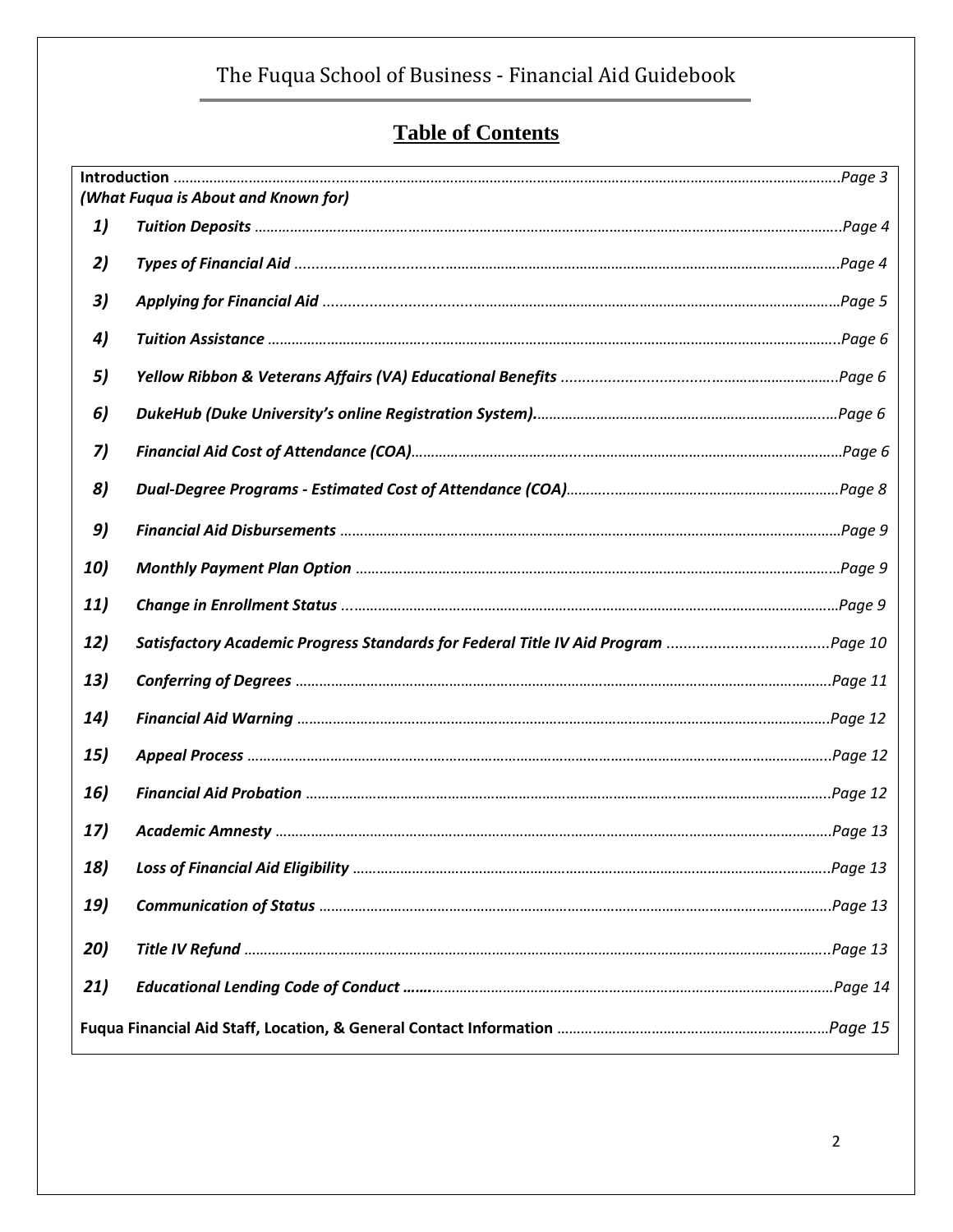#### **Introduction**

#### **What Fuqua is About and Known for:**

" Duke University's Fuqua School of Business attracts and nurtures a new kind of leader who has the power to bring out the strength in others and move teams forward toward a common purpose." **<http://www.fuqua.duke.edu/about/>**

As Fuqua educates those who will lead the business world, our Financial Aid Office understands that helping students to find the right financing options helps to alleviate financial concerns and eases the mind. We want students, especially those who are dependent upon financial assistance, to not worry about financing their Fuqua degree, but to concentrate on their studies so that they can be the best student and their own leaders of consequence.

Our Financial Aid Office consists of three staff members who are available to the entire Fuqua student body for aid counseling. We counsel students on finding external scholarship funding, borrowing responsibly, and living within their means as a student. Our contact information and hours of operation are located at the end of this guidebook.

This guidebook provides instructions on what is required to determine eligibility for student loans and scholarships, descriptions of loan programs currently available, and information regarding the application process.

#### **Fuqua Employees in Admissions and Financial Aid Offices:**

Employees are paid on a salaried or hourly basis, which is based on monthly or bi-weekly timecard submissions for time worked, and in accord with the Fair Labor Standards Act (FLSA) standards and University Pay Structures & Processes. Duke does not issue incentive pay of any kind to Admissions or Financial Aid personnel.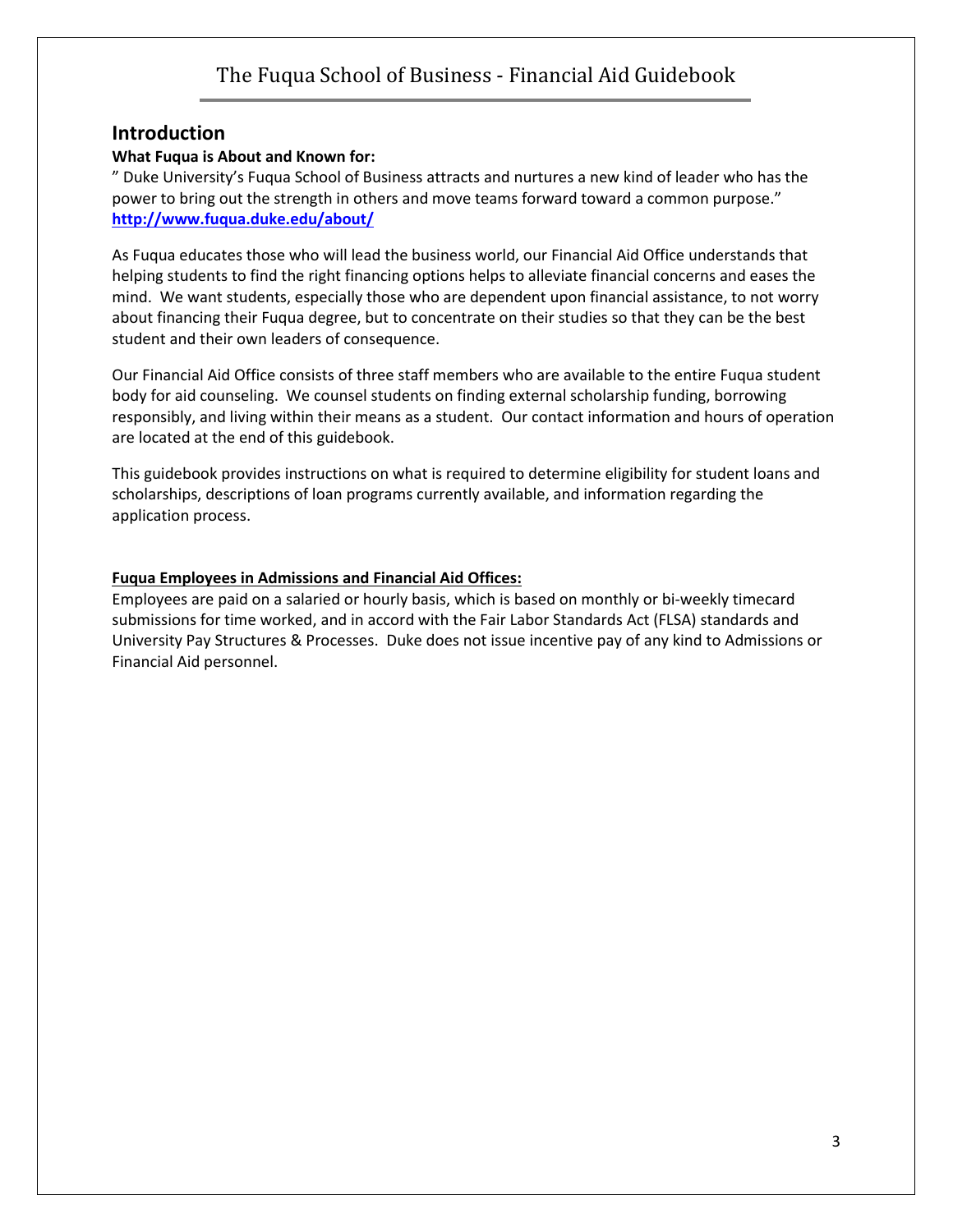## **1) Tuition Deposits**

All admitted students are responsible for using their own resources to pay the tuition deposit. Fuqua does not offer or process any funds (i.e. loans, scholarships, VA benefits) to pay the initial deposit.

|                                                                                                                                                          | <b>U.S. Citizens and Permanent Residents</b><br><b>International Students</b>                                                                                                                                                                                                                                                                                                                             |                                                                                                                                                                                                 |  |  |  |  |  |
|----------------------------------------------------------------------------------------------------------------------------------------------------------|-----------------------------------------------------------------------------------------------------------------------------------------------------------------------------------------------------------------------------------------------------------------------------------------------------------------------------------------------------------------------------------------------------------|-------------------------------------------------------------------------------------------------------------------------------------------------------------------------------------------------|--|--|--|--|--|
| <b>Fuqua Merit Scholarship</b>                                                                                                                           | Our Admissions Office oversees and manages the merit- based scholarship process. Every<br>admitted applicant will be considered by an Admission Scholarship Committee for a merit<br>scholarship. The criteria for selection includes prior academic achievement, demonstrated<br>qualities of leadership, involvement in the community, extracurricular activities, and<br>professional accomplishments. |                                                                                                                                                                                                 |  |  |  |  |  |
| <b>Federal Direct Unsubsidized Loan</b><br>[The Free Application for Federal<br>Student Aid (FAFSA) is required]                                         | -\$20,500 annual limit<br>-interest rate, as of 7/1/21, 5.28%;<br>-origination fee, as of 10/1/21, 1.057%<br>-6 month grace period                                                                                                                                                                                                                                                                        |                                                                                                                                                                                                 |  |  |  |  |  |
| <b>Federal Direct Graduate Plus Loan</b><br>[The Free Application for Federal<br>Student Aid (FAFSA) is required]                                        | -annual borrowing limit up to cost of attendance<br>minus other financial aid<br>-must be credit approved<br>- interest rate, as of 7/1/21, 6.28%;<br>-origination fee, as of 10/1/21, 4.228%<br>-6 month deferment option                                                                                                                                                                                | <b>Ineligible</b>                                                                                                                                                                               |  |  |  |  |  |
| <b>Private/Alternative Student Loan</b>                                                                                                                  | -annual borrowing limit up to cost of attendance<br>minus other financial aid<br>-interest rate varies per lender<br>-must be credit approved<br>-grace period varies per lender                                                                                                                                                                                                                          | -U.S. co-signer required<br>-annual borrowing limit as determined<br>by the lender<br>-interest rate varies per lender<br>-co-signer must be credit approved<br>-grace period varies per lender |  |  |  |  |  |
| <b>Yellow Ribbon Program</b><br>(For U.S. Military Veterans & eligible<br>dependents)                                                                    | -100% eligible for Post 9/11 GI-Bill<br>-Up to \$18,000 from Fuqua, plus VA match                                                                                                                                                                                                                                                                                                                         | Ineligible                                                                                                                                                                                      |  |  |  |  |  |
| <b>INTERNATIONAL STUDENT LOAN OPTIONS</b><br>The Fuqua School of Business offers both cosigner and no-cosigner international student loan opportunities: |                                                                                                                                                                                                                                                                                                                                                                                                           |                                                                                                                                                                                                 |  |  |  |  |  |

## **2) Types of Financial Aid**

**Cosigner Options:** Loans with a U.S. cosigner typically offer a lower interest rate. The U.S. cosigner must be a creditworthy citizen or permanent resident. Keep in mind that for some lenders, a student must have a social security number in addition to having a cosigner.

**No-Cosigner Options: Depending on the lender, International students using a no-cosigner loan option** *may borrow up to 100 percent of their cost of attendance* **(minus other aid, i.e. scholarships and other student loans) through a nocosigner International Student Loan program.**

For more information about the cosigner and no-cosigner loan options, please access **Duke University's Recommended Lenders** [link.](https://financialaid.duke.edu/types-aid/loans/recommended-lenders/)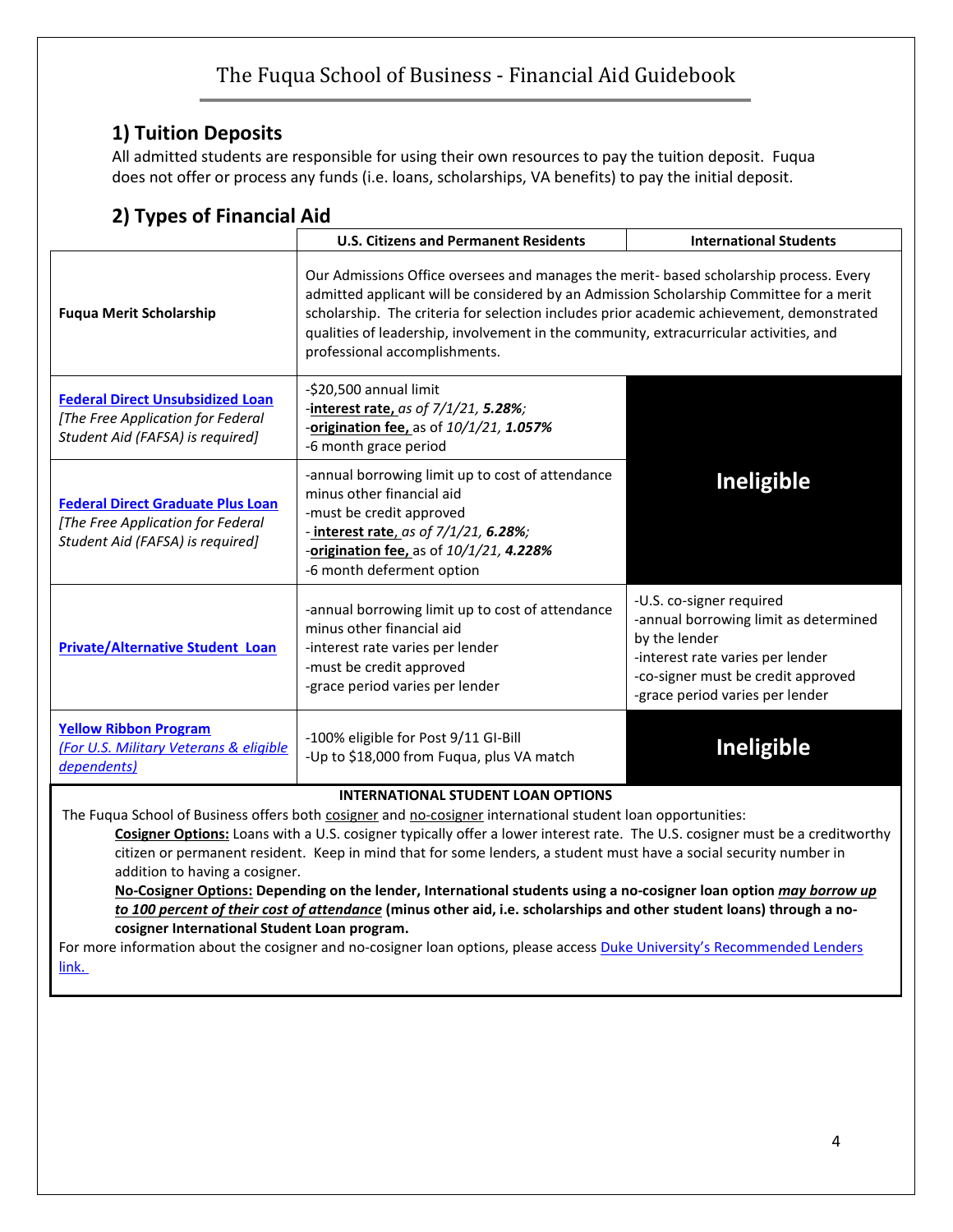## **3) Applying for Financial Aid**

**Federal Student Loans** *(U.S. Citizens and Permanent Residents Only):*

**Step 1:** Complete the Free Application for Federal Student Aid (FAFSA) online at:

[FAFSA® Application | Federal Student Aid](https://studentaid.gov/h/apply-for-aid/fafsa)

*(Note: New School Year FAFSA's are available after October 1 st of each year)* Duke University's federal School Code is: 002920

**Step 2:** Approximately two days after the completion of the FAFSA, the federal processor avails the FAFSA results, the Student Aid Report (SAR), to the student and the school.

**Step 3:** Duke University will begin to upload electronic SARs in March for the new school year. During that time Fuqua will begin the financial aid review process.

**Step 4:** After review, Fuqua will e-mail electronic loan aid offer notices to students. The aid offer notice will include an itemized aid offer by source and term, the cost of attendance, and instructions on how to finalize the loan application process by completing required paperwork for approval and disbursement.

**Step 5:** The student accepts/declines/reduces the loan aid offer in [DukeHub](https://dukehub.duke.edu/) (Duke University's Registration System). The student then completes the loan application process outlined in the loan aid offer notice.

#### **Private/Alternative Student Loans:**

**Step 1:** Access the [Duke University Recommended Lender List link](https://financialaid.duke.edu/types-aid/loans/recommended-lenders/) to review and select a loan program.

**Step 2:** Once a loan program is selected, complete the online loan application at the lender's website.

**Step 3:** Duke University will receive confirmation from the lender of the applicant's credit approved loan and will request that the school submits a loan certification.

**Step 4:** The school will submit the loan certification, verifying that the student is eligible to receive the approved loan. The certification will also provide the lender with the scheduled disbursement amounts & dates for each term within the school/academic year.

#### **International Student Loan Programs (cosigner & no-cosigner):**

**Step 1:** Complete the [online loan](https://financialaid.duke.edu/types-aid/loans/recommended-lenders/) application to initiate the pre-approval process.

**Step 2:** Once the application review process is finalized and the lender approves the loan, Duke University will receive confirmation from the lender of the applicant's approved loan and will request that the school submits a loan certification.

**Step 3:** The school will submit the loan certification, verifying that the student is eligible to receive the approved loan. The certification will also provide the lender with the scheduled disbursement amounts & dates for each term within the academic year.

**NOTE: Executive MBA students should complete and submit the one page Fuqua Financial Aid Form as they are applying for student loans. Please access the Fuqua website** *(for incoming/prospective students)* **or Canvas** *(for current students)* **to retrieve this form.**

**Also, financial aid (i.e. loans, scholarships, etc.) administered by Fuqua is only applied to the required Terms and costs associated with the MBA degree. Therefore, optional Terms and costs for concentrations, electives** *(that are not a part of the degree curriculum)***, and certificates (i.e. HSM Certificate) are not covered by any financial aid.**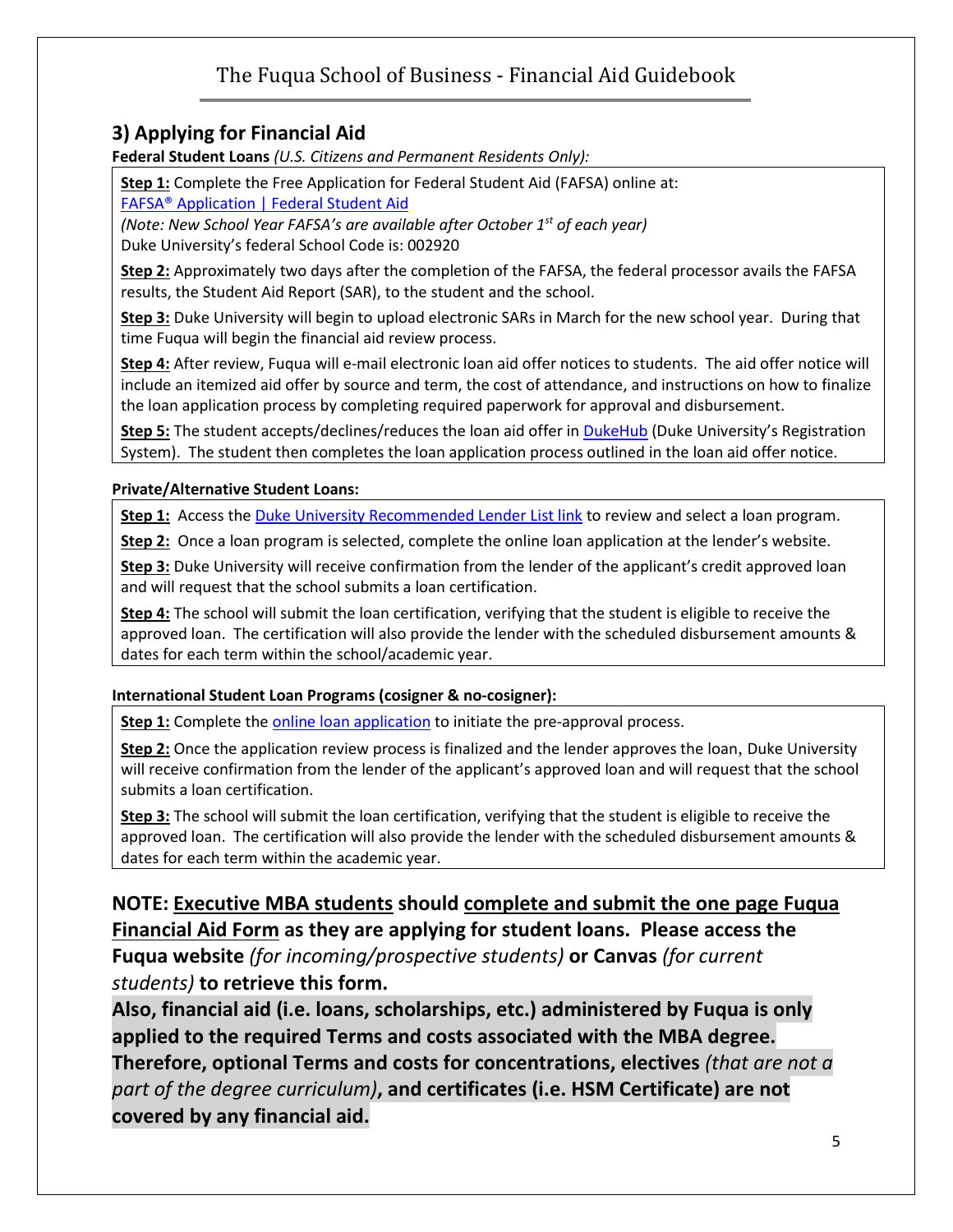## **4) Tuition Assistance**

Some employers offer tuition benefit programs for employees and/or their dependents. Students that have been awarded federal or university funding are required to report all tuition benefit and aid resources to the Financial Aid Office. Students borrowing student loans in addition to their tuition benefit may not receive financial aid resources that exceed the cost of attendance. Thus, student loans will be adjusted accordingly to stay within the established cost of attendance.

## **5) Yellow Ribbon & Veterans Affairs (VA) Educational Benefits**

Fuqua offers up to \$18,000 in Yellow Ribbon funds to qualified students per VA academic year. Veterans must be 100% eligible for the Post 9/11 GI-Bill and not on active duty to qualify for this VA program. All veterans seeking VA educational benefits must first apply for those benefits through the Department of Veterans Affairs. Veterans with questions about their eligibility for the various VA educational benefit programs should first consult the VA to determine their eligibility for specific programs.

For further information regarding anticipated benefit coverage and the application process, please contact our **Financial Aid Office.** Also, you may visit the following webpage for detailed step-by-step application instructions: <https://registrar.duke.edu/veterans/veterans-education-benefits>

Certificate of Eligibility letters obtained from the VA should be submitted to Duke University VA Certifying Officials:

**Veterans Education Benefits Office [veteranseducation@duke.edu](mailto:veteranseducation@duke.edu) 919-684-2813**

## **6) DukeHub (Duke University's online Registration System)**

As students are matriculated into their Fuqua program, Registrar/student records will issue their NETID and password to login [DukeHub.](https://dukehub.duke.edu/) Students may view their financial aid and student Bursar account details through the [DukeHub](https://dukehub.duke.edu/) website.

## **7) Financial Aid Cost of Attendance (COA)**

The COA used in the financial aid process is established by Duke University to meet required tuition and fee expenses and provide a reasonable allowance for living expenses for our non-distance learning degree programs during the academic year. The university establishes average monthly allowances for living expenses in the Durham area that must be used in the financial aid budget. The estimated annual Cost of Attendance (COA) is generally based on 9 months (the academic year) of off-campus living allowances assuming that the expenses are shared. The estimated COA can be used to help determine total financial aid eligibility. COA figures are subject to change.

| 2022-23<br><b>Academic Year</b> | Daytime MBA*<br>Class of 2024<br>(1st Year only) | Accel. Daytime MBA*<br>Class of 2023 | MMS:FOB*<br>Class of 2023 | MMS:DKU*<br>Class of 2023 | MQM:BA*<br>Class of 2023 |
|---------------------------------|--------------------------------------------------|--------------------------------------|---------------------------|---------------------------|--------------------------|
| Tuition                         | 71,750                                           | 91,600                               | 59,300                    | 59,300                    | 75,500                   |
| Fees                            | 7,547                                            | 7,547                                | 5,398                     | 4,121                     | 6,398                    |
| <b>Books</b>                    | 668                                              | 668                                  | 800                       | 800                       | 800                      |
| Living Expenses                 | 20,304                                           | 20.304                               | 24,816                    | 20,446                    | 24,816                   |
| <b>Total COA</b>                | \$100,269                                        | \$120,119                            | \$90,314                  | \$84,667                  | \$107,514                |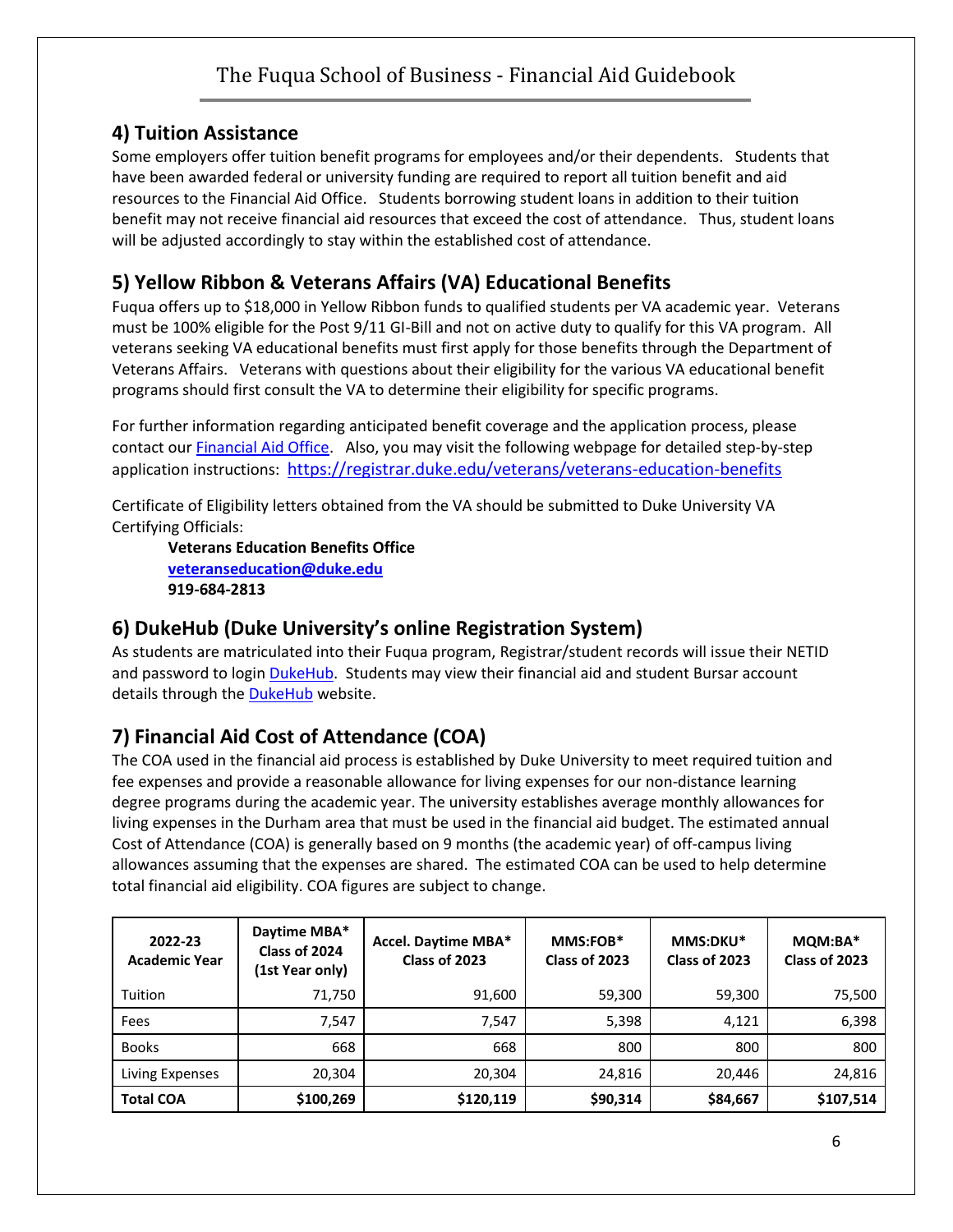#### **\*Additional Considerations to Increase Cost of Attendance:**

*Students must request these additional considerations in writing.*

| Federal Student Loan Programs (i.e. Graduate PLUS Loan) may be used for the following increases: |                                                                                                                                                                                                                                                                                                                               |  |  |  |  |  |  |
|--------------------------------------------------------------------------------------------------|-------------------------------------------------------------------------------------------------------------------------------------------------------------------------------------------------------------------------------------------------------------------------------------------------------------------------------|--|--|--|--|--|--|
| <b>One-Time Computer Expense</b><br>$\bullet$                                                    | -Up to \$2,000                                                                                                                                                                                                                                                                                                                |  |  |  |  |  |  |
|                                                                                                  | -Must submit invoice or computer price quote                                                                                                                                                                                                                                                                                  |  |  |  |  |  |  |
| <b>Summer Math Review</b>                                                                        | -Can be added once registration is confirmed with Admissions                                                                                                                                                                                                                                                                  |  |  |  |  |  |  |
| <b>Business, Communication, &amp;</b><br>$\bullet$                                               | -Can be added once registration is confirmed and ISB is paid up-front.                                                                                                                                                                                                                                                        |  |  |  |  |  |  |
| <b>Culture (formerly the</b>                                                                     | Afterwards, the cost may be reimbursed with financial aid.                                                                                                                                                                                                                                                                    |  |  |  |  |  |  |
| <b>International Student Bootcamp)</b>                                                           |                                                                                                                                                                                                                                                                                                                               |  |  |  |  |  |  |
| <b>Study Abroad Program Expenses</b><br>$\bullet$                                                | -Students can apply for additional funding once they have been                                                                                                                                                                                                                                                                |  |  |  |  |  |  |
| (Exchange, GATE, GCP)                                                                            | approved and registered for the study away program.                                                                                                                                                                                                                                                                           |  |  |  |  |  |  |
| <b>Dependent/Childcare Expense</b>                                                               | -Single w/child(ren), allowance (varies per program) may be factored                                                                                                                                                                                                                                                          |  |  |  |  |  |  |
| (for certified childcare program)                                                                | -Married w/child(ren), allowance (varies per program) may be factored                                                                                                                                                                                                                                                         |  |  |  |  |  |  |
|                                                                                                  | <b>Private Student Loan Programs ONLY may be used for the following increases:</b>                                                                                                                                                                                                                                            |  |  |  |  |  |  |
| Duke Student Health Insurance<br>$\bullet$                                                       | -This increase can be made once proof of coverage is presented.                                                                                                                                                                                                                                                               |  |  |  |  |  |  |
| <b>Family Coverage</b>                                                                           |                                                                                                                                                                                                                                                                                                                               |  |  |  |  |  |  |
| $\bullet$                                                                                        | Per student's request and depending on special circumstances, we may consider an additional of living<br>expense increase up to 60% of the standard living expense allocation (This is only considered for Fugua<br>students whose spouse is living with them during their studies at Fuqua, not employed and not a student). |  |  |  |  |  |  |

#### **Non-Allowable Cost of Attendance Adjustments**

Expenses incurred for interview activities coordinated by Fuqua (i.e., Weekend-In-Cities) and general interview trips are not considered for financial aid purposes because they are not a standard requirement of the curriculum. Due to Federal Law, personal consumer debt (i.e. credit card debt, car loans, etc.) cannot be factored into the cost of attendance.

| Program Start Year 2021                                                                                                                                                                 | <b>Global Exec.</b><br><b>Class 2023</b>       |           | Class of 2023        | <b>Weekend Exec.</b> | MSQM:HA<br>Class of 2023        |         | <b>MSQM:BA</b><br>Class of 2023 |                                       | Accel. MSQM:BA<br>Class of 2022 |         |
|-----------------------------------------------------------------------------------------------------------------------------------------------------------------------------------------|------------------------------------------------|-----------|----------------------|----------------------|---------------------------------|---------|---------------------------------|---------------------------------------|---------------------------------|---------|
| <b>Academic Year</b>                                                                                                                                                                    | 2021-22                                        | 2022-23   | 2021-22              | 2022-23              | 2021-22                         | 2022-23 | 2021-22                         | 2022-23                               | 2021-22                         | 2022-23 |
| Term 1<br>(Incl. \$120 Transcript Fee)                                                                                                                                                  | 30,453                                         |           | 34,095               |                      | 15,180                          |         | 15,180                          |                                       | 13,395                          |         |
| Term 2                                                                                                                                                                                  | 24,333                                         |           | 27,975               |                      | 13.060                          |         | 13,060                          |                                       | 13,275                          |         |
| Term <sub>3</sub>                                                                                                                                                                       | 24,333                                         |           | 27,975               |                      |                                 | 13,060  |                                 | 13,060                                |                                 | 13,275  |
| Term 4                                                                                                                                                                                  | 24,333                                         |           |                      | 27,975               |                                 | 13,060  |                                 | 13,060                                |                                 |         |
| Term 5                                                                                                                                                                                  |                                                | 24,334    |                      |                      |                                 | 13,060  |                                 | 13,060                                |                                 |         |
| Elective Term 1                                                                                                                                                                         |                                                | 12,167    |                      | 13,987               |                                 |         |                                 |                                       |                                 |         |
| Elective Term 2                                                                                                                                                                         |                                                | 12,167    |                      | 13,988               |                                 |         |                                 |                                       |                                 |         |
| <b>Total Program Cost &amp; Fees</b>                                                                                                                                                    |                                                | \$152,120 |                      | \$145,995            | \$67,420                        |         | \$67,420                        |                                       | \$39,945                        |         |
| <b>Program Start Year 2022</b>                                                                                                                                                          | <b>Global Exec.</b><br><b>Class 2024</b>       |           | <b>Weekend Exec.</b> | Class of 2024        | <b>MSQM:HA</b><br>Class of 2024 |         | <b>MSQM:BA</b><br>Class of 2024 |                                       | Accel. MSQM:BA<br>Class of 2023 |         |
| <b>Academic Year</b>                                                                                                                                                                    | 2022-23                                        | 2023-24   | 2022-23              | 2023-24              | 2022-23                         | 2023-24 | 2022-23                         | 2023-24                               | 2022-23                         | 2023-24 |
| Term 1<br>(Incl. \$120 Transcript Fee)                                                                                                                                                  | 31,568                                         |           | 35,959               |                      | 15,460                          |         | 15,460                          |                                       | 15,104                          |         |
| Term 2                                                                                                                                                                                  | 25,662                                         |           | 28,528               |                      | 13,340                          |         | 13,340                          |                                       | 14,983                          |         |
| Term 3                                                                                                                                                                                  | 24,252                                         |           | 28,896               |                      |                                 | 13,340  |                                 | 13,340                                |                                 | 14,983  |
| Term 4                                                                                                                                                                                  | 25,448                                         |           |                      | 28,527               |                                 | 13,340  |                                 | 13,340                                |                                 |         |
| Term 5                                                                                                                                                                                  |                                                | 23,982    |                      |                      |                                 | 13,340  |                                 | 13,340                                |                                 |         |
| Elective Term 1                                                                                                                                                                         |                                                | 12,884    |                      | 15,355               |                                 |         |                                 |                                       |                                 |         |
| Elective Term 2                                                                                                                                                                         |                                                | 12,884    |                      | 15,355               |                                 |         |                                 |                                       |                                 |         |
| <b>Total Program Cost &amp; Fees</b>                                                                                                                                                    | \$68,820<br>\$156,680<br>\$152,620<br>\$68,820 |           |                      |                      |                                 |         | \$45,070                        |                                       |                                 |         |
| Optional Terms and costs for concentrations, electives (that are not a part of the degree curriculum),<br>and certificates (i.e. HSM Certificate) are not covered by any financial aid. |                                                |           |                      |                      |                                 |         |                                 | A Full 12-Month<br><b>Course Load</b> |                                 |         |

#### **Distance Learning (i.e. Executive MBA) & MSQM Online Programs – Program Cost and Transcript Fee :**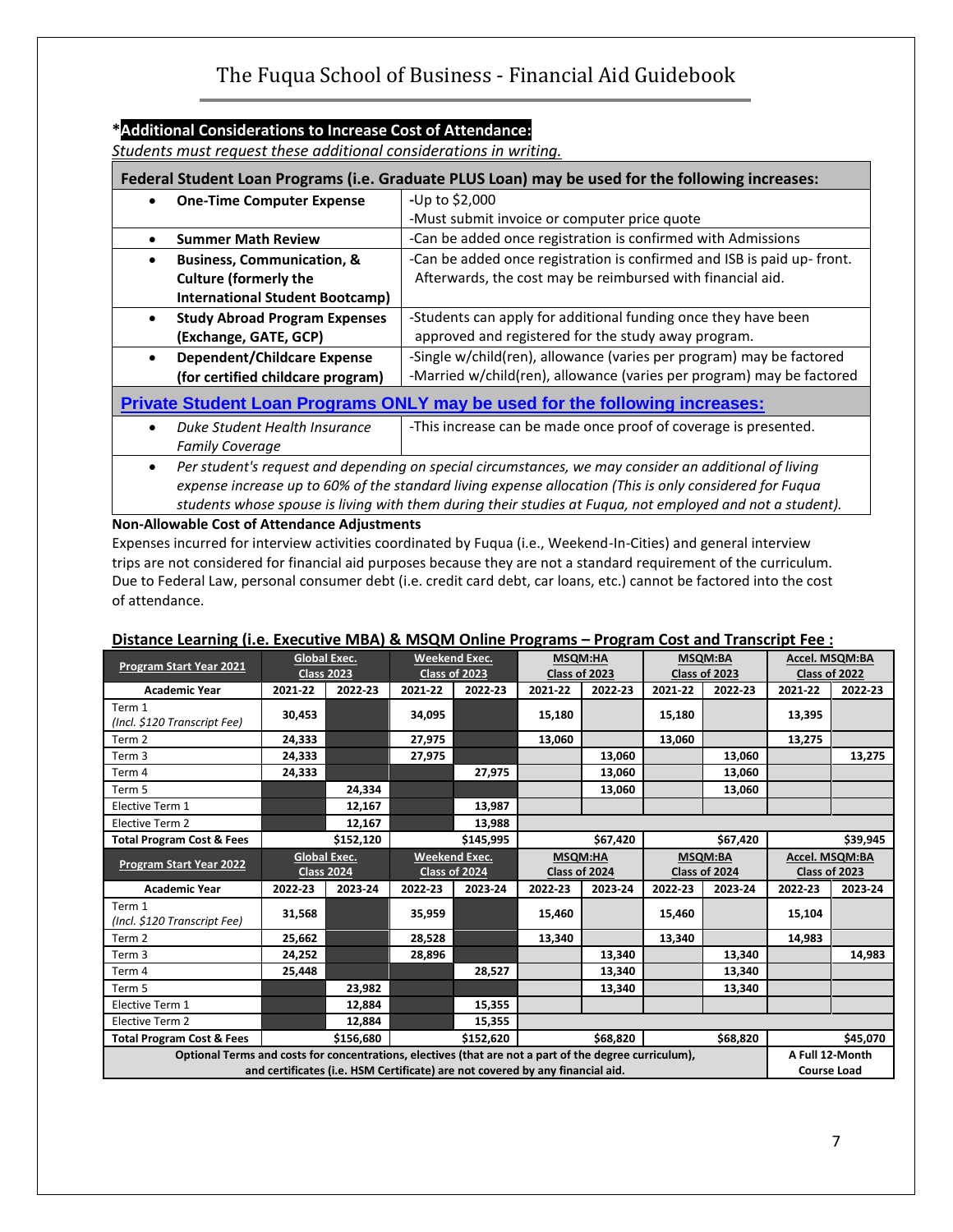# **8) Dual-Degree Programs - Estimated Cost of Attendance (COA)**

Dual degree students pay a blended tuition rate for the dual program, which is shared by both schools. Students who apply and are new admits to both schools for the same academic year will pay the blended tuition rate from the start of the dual degree program. Applicants who are already a student at one school and at a later time decide to apply to the other school as a dual degree student will have a one-time tuition adjustment applied in their first year of the dual degree program.

**The estimated Cost of Attendance (COA) totals for the Dual Degree programs** below are generally based on 9-months (the academic year) of off-campus living allowances assuming that the living expenses are shared. The estimated COA can be used to help determine total financial aid eligibility. COA figures are subject to change.

**Below is the estimated 2022-23 Cost of Attendance (per dual degree program) for students starting in the 2022 Fall semester.** *Please visit each dual degree page to learn more about the programs:*

| 2022-23<br><b>Academic Year</b>   | <b>JD/MBA</b> | MD/MBA       | MEM/MBA&<br>MF/MBA | MPP/MBA     |  |
|-----------------------------------|---------------|--------------|--------------------|-------------|--|
| <b>Total Blended Tuition Rate</b> | 71,342.00     | 71,750.00*   | 57,250.00          | 61,511.50   |  |
| Fees                              | 7,657.00      | 7,547.00     | 7,547.00           | 7,647.00    |  |
| <b>Course Materials</b>           | 668.00        | 668.00       | 668.00             | 668.00      |  |
| Living Expenses                   | 20,304.00     | 20,304.00    | 20,304.00          | 20,304.00   |  |
| <b>Total COA</b>                  | \$99,971.00   | \$100,269.00 | \$85,769.00        | \$90,130.50 |  |

*\*Since students are registered only at Fuqua during the first year of the MD/MBA dual degree program, the tuition will reflect Fuqua's normal MBA tuition rate (no blended tuition rate in the first year).*

Typically, financial aid (i.e. student loans) for a dual degree program is initially processed at the school where the student will begin their course of study. A Fuqua dual degree student is expected to enroll at the other school in their first year of the dual degree program. Therefore, that school will process the financial aid for the first year. Fuqua will then process aid in the year that the student is enrolled at Fuqua, which is usually the second year of the dual degree program. (Please note that there are exceptions for the **[JD/MBA](http://www.fuqua.duke.edu/daytime-mba/joint-degree/jd-mba/financial-aid/)** and **[MD/MBA](http://www.fuqua.duke.edu/daytime-mba/joint-degree/md-mba/cost_financial-aid/)** programs.)

Each school makes scholarship decisions independently. **Fuqua scholarship awards will be applied in all dual degree academic years that has a blended tuition rate charge.**

#### **International students borrowing through the no-cosigner loan program:**

Depending on the lender, International dual degree students may borrow up to 100% of Fuqua's share of the cost of attendance.

Please contact our *financial aid office* for further information on the borrowing eligibility.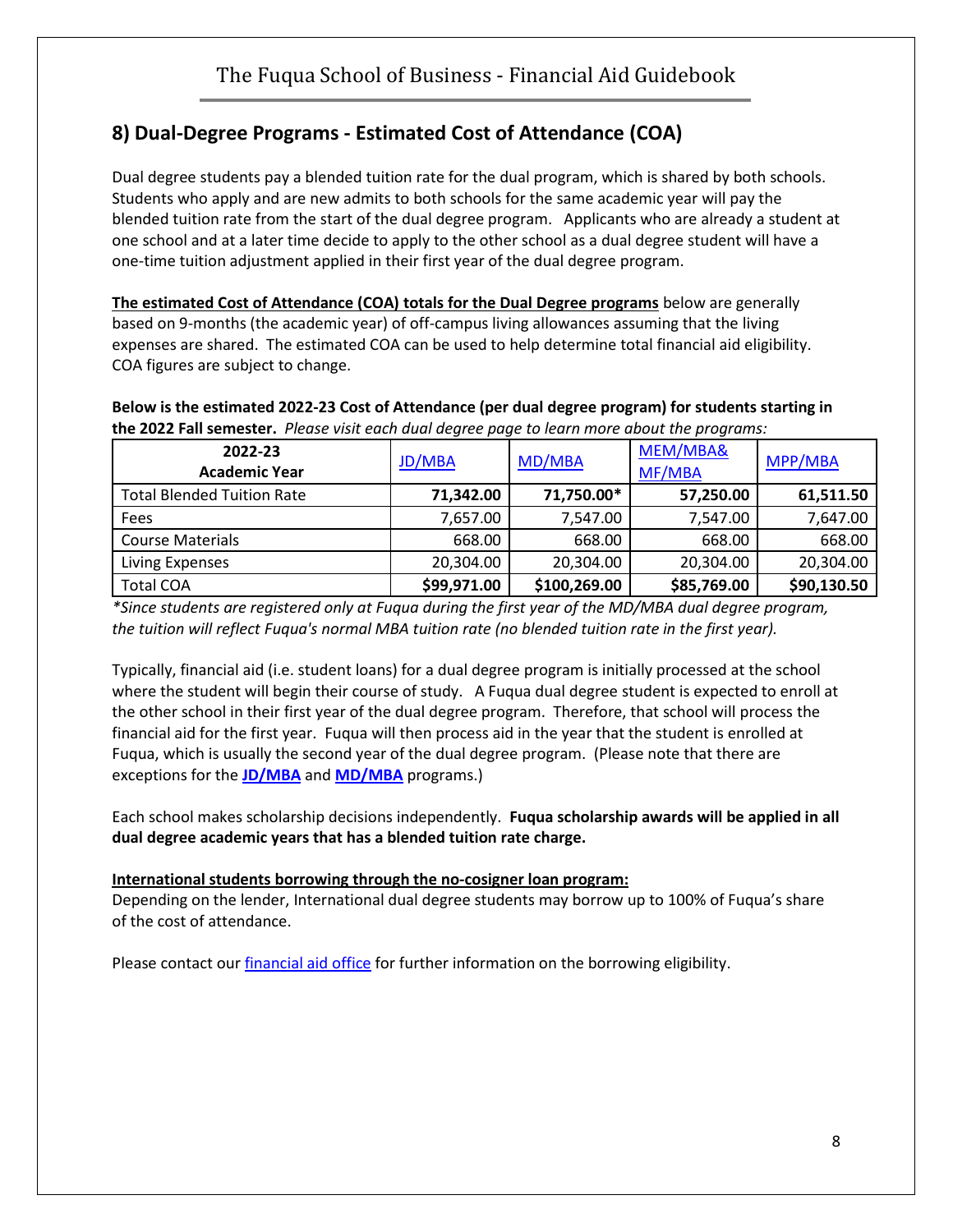#### **9) Financial Aid Disbursements**

To comply with federal student aid regulations and University policy, Financial Aid is disbursed no earlier than 10 days before the first day of class. Financial aid disbursements are scheduled in the fall and spring terms of the academic year. Generally, aid awards will appear as "anticipated aid" on the student bursar account until they are disbursed. Anticipated aid indicates to the University Bursar's Office (billing office) that a student is expected to receive Financial Aid to help cover University charges. Credit based aid (i.e. Federal Direct Graduate PLUS, Private Student loans) that is credit denied, will be rescinded from an award offer and will no longer appear as anticipated aid.

If the financial aid exceeds the charges on the bill, a [refund](https://finance.duke.edu/bursar/refunds/index.php) for the excess amount may be issued to the student. Refunds are issued by direct deposit to your bank account. Direct deposits can be made to any U.S. financial institution where you have a checking or savings account. Please visit the Forms & Requests tab in [DukeHub](https://dukehub.duke.edu/) to add or manage your direct deposit information. Refunds due to overpayments are processed no sooner than 10 business days after the credit balance appears.

## **10) Monthly Payment Plan Option**

Duke University partners with Nelnet to allow currently enrolled students and their parents to pay term charges in monthly payments as follows:

- Fall balance July 1 November 1
- Spring balance December 1 April 1

A non-refundable plan enrollment fee of \$40 is charged for Nelnet participation.

As a Nelnet participant, you will continue to receive statements on a regular basis from the Duke Bursar's Office. This statement should reflect your Nelnet payments made to date. The balance due on your statement, which includes charges for the current term, must be covered by your remaining scheduled Nelnet payments for that term. Fall Plan payments made to Nelnet (July 1 to November 1) must clear fall term charges; Spring Plan payments (December 1 to April 1) must clear spring term charges. If the balance due on your statement will not be cleared by your remaining scheduled payments for the term, please submit a payment for the difference directly to Duke.

For more information, visi[t www.afford.com/duke](http://www.afford.com/duke/) or contact Nelnet at (800)722-4867

## **11) Change in Enrollment Status**

#### **Leaves of Absence:**

If a student is in good standing (both academically and financially), he or she may be granted a leave of absence up to one academic year. Students must petition for the leave and, to the extent possible, describe their plans for the period of the leave. The associate dean in charge of the student's program must approve the request for the leave. Such leaves may be extended for up to one additional year by a second petition to the appropriate associate dean. Fuqua does not allow leaves of absence longer than two academic years. If a leave expires without the student re-entering the program, the student will be withdrawn from the program. Multiple leaves may be granted, but the total period of the leave cannot total more than two years.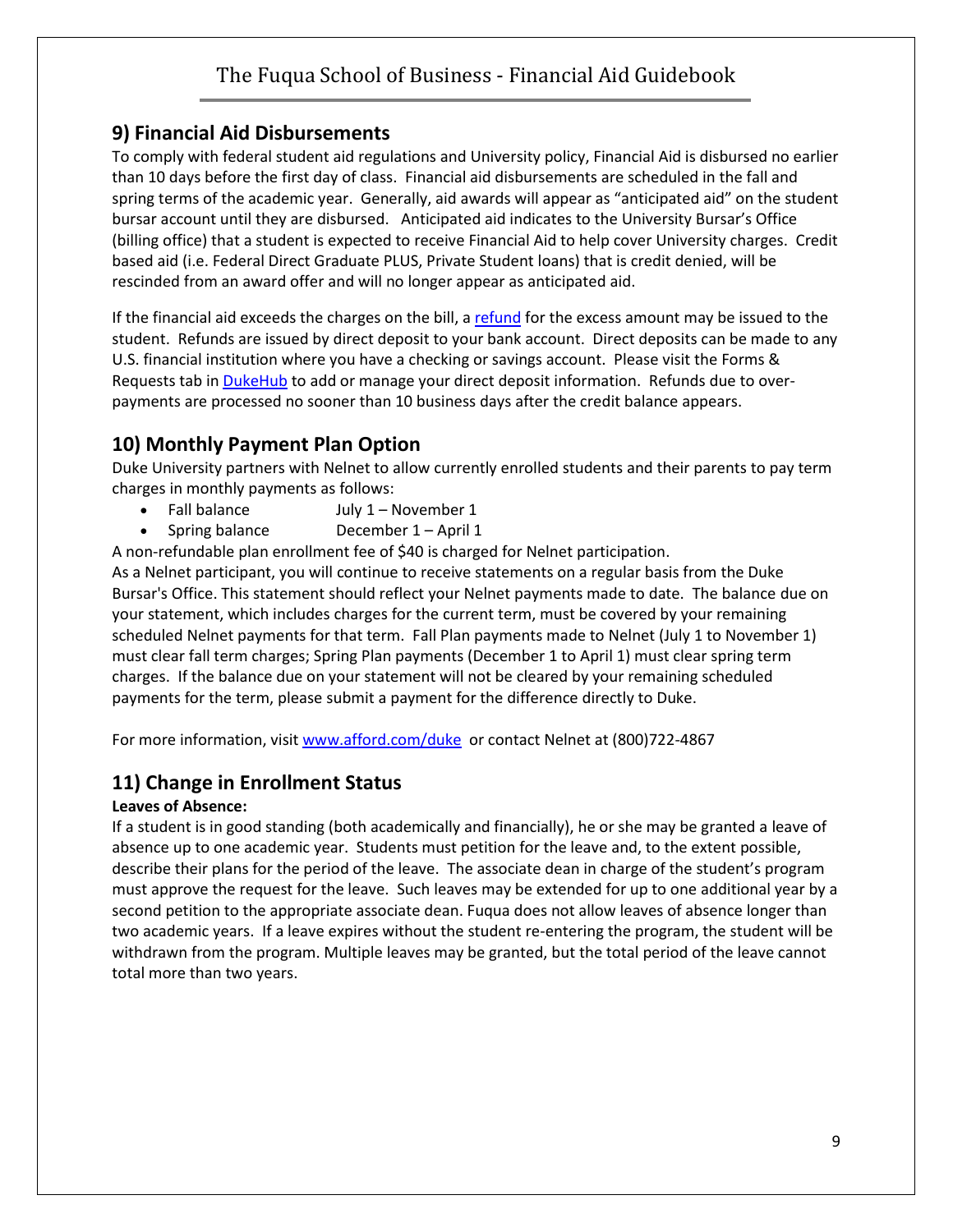#### **Military Leaves of Absence:**

Any student called up for military service will be placed on an immediate military leave of absence. See procedure below.

1. A student receiving notice of a military call-up will take the original notification to his or her academic dean.

2. The dean will discuss options and procedures regarding academic coursework and will give to the student a copy of the refund policies with instructions for further actions on the part of the student, should such be necessary to obtain these refunds. (This information sheet will be drawn up in advance and will be available in all offices of deans.)

3. After a determination has been made by the student, in concert with the dean, about academic options, the dean will place the student on leave of absence and will notify the bursar, registrar, vice president for student affairs, appropriate financial aid officer, and university bookstore directors of this action, using a memorandum template provided by the Office of the Provost for such cases of military call-up. The dean will attach to this memo, a copy of the call-up letter, as well as any additional pertinent documents regarding leave of absence and course withdrawals or grades of Incomplete.

If a student files for a leave of absence before the first day of classes, charges and financial aid will be canceled for the semester. Financial aid resources must be returned to their sources; e.g., Stafford loans will be returned to the lender, scholarships to the university, etc. If a student takes a leave of absence after the first day of classes, a calculation must be completed to determine whether the student is entitled to a refund. Check the Duke Student Bulletin for current refund policies, which are consistent with those recommended by the federal government.

If a student leaves Duke, she or he must contact the Registrar's Office to initiate a leave of absence. Procedures can be found in the Duke Student Bulletin. If the University determines a student is entitled to a refund, the Fuqua's Financial Aid Office will first recalculate the student's costs and then disburse the refund in the following order: Graduate PLUS Loan, Unsubsidized Stafford Loan, Perkins Loan, institutional sources of aid, and finally to the student.

#### **12) Satisfactory Academic Progress Standards for Federal Title IV Aid Program**

Federal regulations require that, in order to be eligible for assistance from any Federal Title IV student aid program (i.e. Federal Perkins Loan, Federal Direct/PLUS Loan) a student must be making satisfactory academic progress (SAP).

The standards which follow govern eligibility for Federal Title IV programs only. Fuqua's policy is to aid all enrolled students to the extent of their need; consequently, a student who may be ineligible for federal programs as a result of the application of these standards may continue to receive aid from other funds administered by the University. However, Fuqua will not replace with its own grant funds Federal aid for which a student may be ineligible.

For the purpose of Title IV financial aid eligibility only, the standards of satisfactory academic progress for students enrolled in Fuqua's degree programs are as follows:

*We use the following grading scale for all Fuqua programs: Superior Pass (SP)-4.0; High Pass (HP)-3.5; Pass (P)-3.0; Low Pass (LP)-2.5; and Fail (F)-0*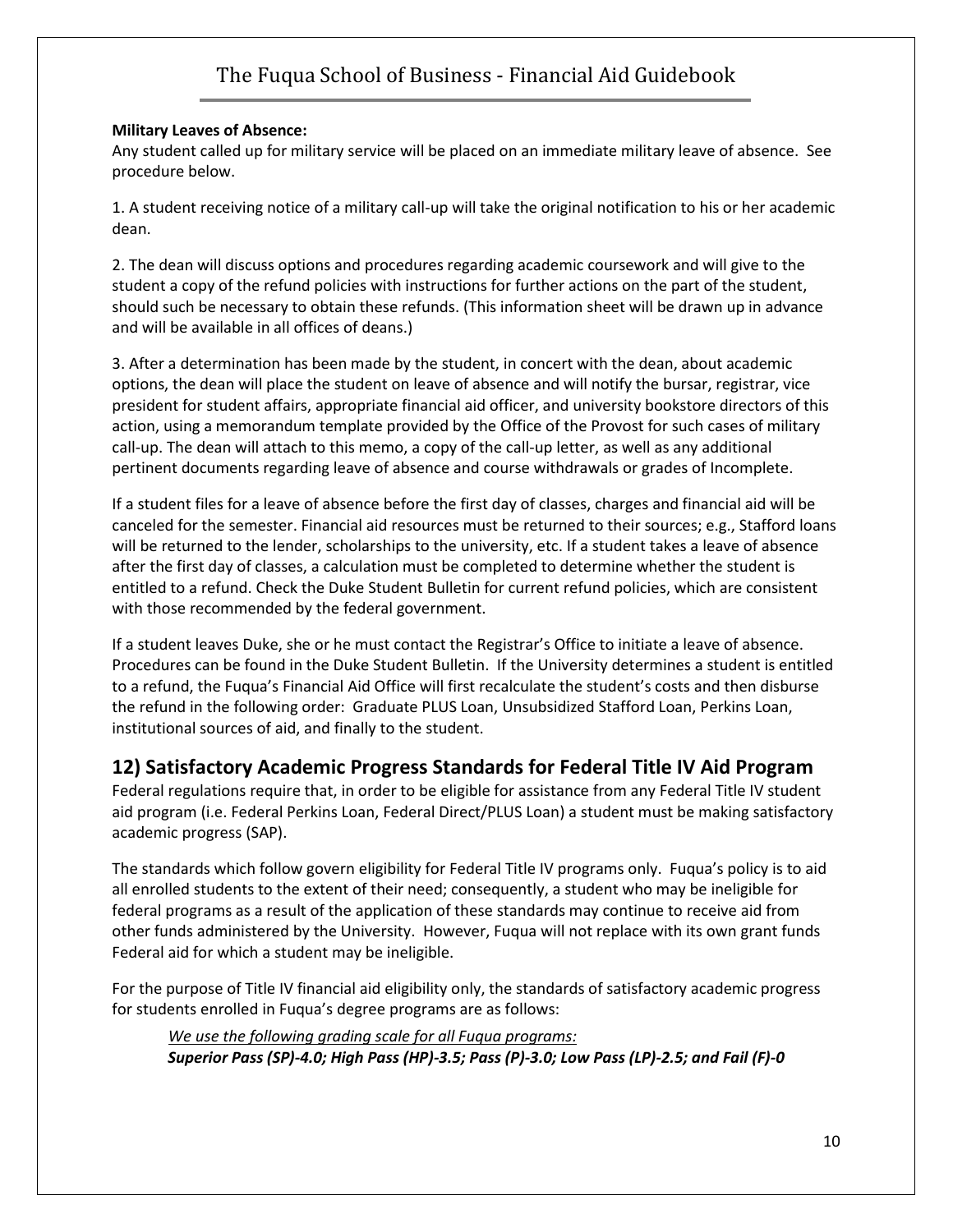To graduate and maintain satisfactory progress, students must have at least a 3.0 GPA, complete the following requirements, and not exceed a minimum threshold defined by the following "strike system:" Students receive one strike for each F they earn and 0.5 strikes for each LP; these strikes accumulate through the program. If the total number of strikes received meets or exceeds the thresholds specified below, the student will be immediately dismissed from the program.

| <b>Academic Program</b>                                           | <b>Complete All</b><br><b>Required Courses and</b><br>following Credits at Fuqua | <b>Threshold for Dismissal</b>                 |             | <b>Credits expected</b><br>to attempt in<br>each period | <b>Cumulative credits expected</b><br>to attempt | Minimum # of successfully<br>completed credits at end<br>of each period to meet SAP | Cumulative<br><b>Completion Rate</b> |
|-------------------------------------------------------------------|----------------------------------------------------------------------------------|------------------------------------------------|-------------|---------------------------------------------------------|--------------------------------------------------|-------------------------------------------------------------------------------------|--------------------------------------|
|                                                                   |                                                                                  | First Year, Summer 1 and Fall 1                | 1.5 strikes | 19                                                      | 19                                               | 16                                                                                  | 84%                                  |
| <b>Daytime MBA</b>                                                | 79                                                                               | First Year, Fall 2, Spring 1, and Spring 2     | 2 strikes   | 29                                                      | 48                                               | 42                                                                                  | 88%                                  |
|                                                                   |                                                                                  | Second Year, Summer 2, Fall 1, Fall 2          | 2.5 strikes | 31                                                      | 79                                               | 79                                                                                  | n/a                                  |
| Accelerated Daytime MBA*<br>(transfer in 30 credits)              | 49                                                                               | Summer, Fall 1, Fall 2, Spring 1, and Spring 2 | 1 Strike    | 49                                                      | 49                                               | 49                                                                                  | 100%                                 |
|                                                                   |                                                                                  | Term 1 or 2                                    | 1.5 strikes | 19.5                                                    | 19.5                                             | 16.5                                                                                | 85%                                  |
| <b>Weekend Executive MBA</b>                                      | 51                                                                               | Term 3 or 4                                    | 2 strikes   | 19.5                                                    | 39                                               | 33                                                                                  | 85%                                  |
|                                                                   |                                                                                  | After Term 4                                   | 2.5 strikes | 12                                                      | 51                                               | 51                                                                                  | n/a                                  |
|                                                                   | 51                                                                               | Term 1,2, or 3                                 | 1.5 strikes | 20                                                      | 20                                               | 17                                                                                  | 85%                                  |
| <b>Global Executive MBA</b>                                       |                                                                                  | Term 4 or 5                                    | 2 strikes   | 19                                                      | 39                                               | 33                                                                                  | 85%                                  |
|                                                                   |                                                                                  | After Term 5                                   | 2.5 strikes | 12                                                      | 51                                               | 51                                                                                  | n/a                                  |
| <b>Master of Management Studies</b>                               | 43                                                                               | Summer, Fall 1, Fall 2, Spring 1, and Spring 2 | 1 Strike    | 43                                                      | 43                                               | 43                                                                                  | 100%                                 |
| <b>Master of Science in Quantitative</b><br><b>Management: BA</b> | 48                                                                               | Summer, Fall 1, Fall 2, Spring 1, and Spring 2 | 1 Strike    | 48                                                      | 48                                               | 48                                                                                  | 100%                                 |
|                                                                   |                                                                                  | Term 1 or 2                                    | 1.5 strikes | 27                                                      | 27                                               | 24                                                                                  | 89%                                  |
| <b>MSOM: HA Online</b>                                            | 49                                                                               | Term 3 or 4                                    | 2 strikes   | 18                                                      | 45                                               | 39                                                                                  | 87%                                  |
|                                                                   |                                                                                  | After Term 4                                   | 2.5 strikes | 4                                                       | 49                                               | 49                                                                                  | n/a                                  |
|                                                                   |                                                                                  | Term 1 or 2                                    | 1.5 strikes | 18                                                      | 18                                               | 15                                                                                  | 83%                                  |
| <b>MSOM: BAOnline</b>                                             | 47                                                                               | Term 3 or 4                                    | 2 strikes   | 18                                                      | 36                                               | 30                                                                                  | 83%                                  |
|                                                                   |                                                                                  | After Term 4                                   | 2.5 strikes | 11                                                      | 47                                               | 47                                                                                  | n/a                                  |
| MSOM: BA Online Accelerated**<br>(transfer in 18 credits)         | 27                                                                               | Terms 1-3                                      | 1 Strike    | 27                                                      | 27                                               | 27                                                                                  | 100%                                 |

Students are required to complete all courses and credits required for graduation in the standard and regular amount of semesters indicated in the above chart. No additional semesters/terms will be granted unless the student goes on an approved Leave of Absence (LOA). Maximum amount of time away that can be taken via LOA is 1 year.

\*79 Credits in total are required to complete the Accelerated Daytime MBA program-\*\*45 Credits in total are required to complete the Accelerated MSQM:BA program-

> Academic progress for each student will be reviewed after the end of each SAP assessment period (*which is each session within the threshold strike period for dismissal*) and before the beginning of the next period. A student who fails to meet any of the standards will be notified and placed on Title IV warning for one SAP assessment period. During that period, the student will continue to be eligible for Title IV aid. At the end of the SAP assessment period during which a student is on Title IV warning, if the student still fails to meet any of the requirements, the student will become ineligible for Title IV assistance.

## **13) Conferring of Degrees**

Degrees will be conferred three times each year: May (day is subject to change annually), September 1st, and December 30<sup>th</sup>. All are invited to attend the university commencement exercises in May. Fuqua Scholars, the top 10 percent of the graduating class based on GPA, are formally recognized at this time.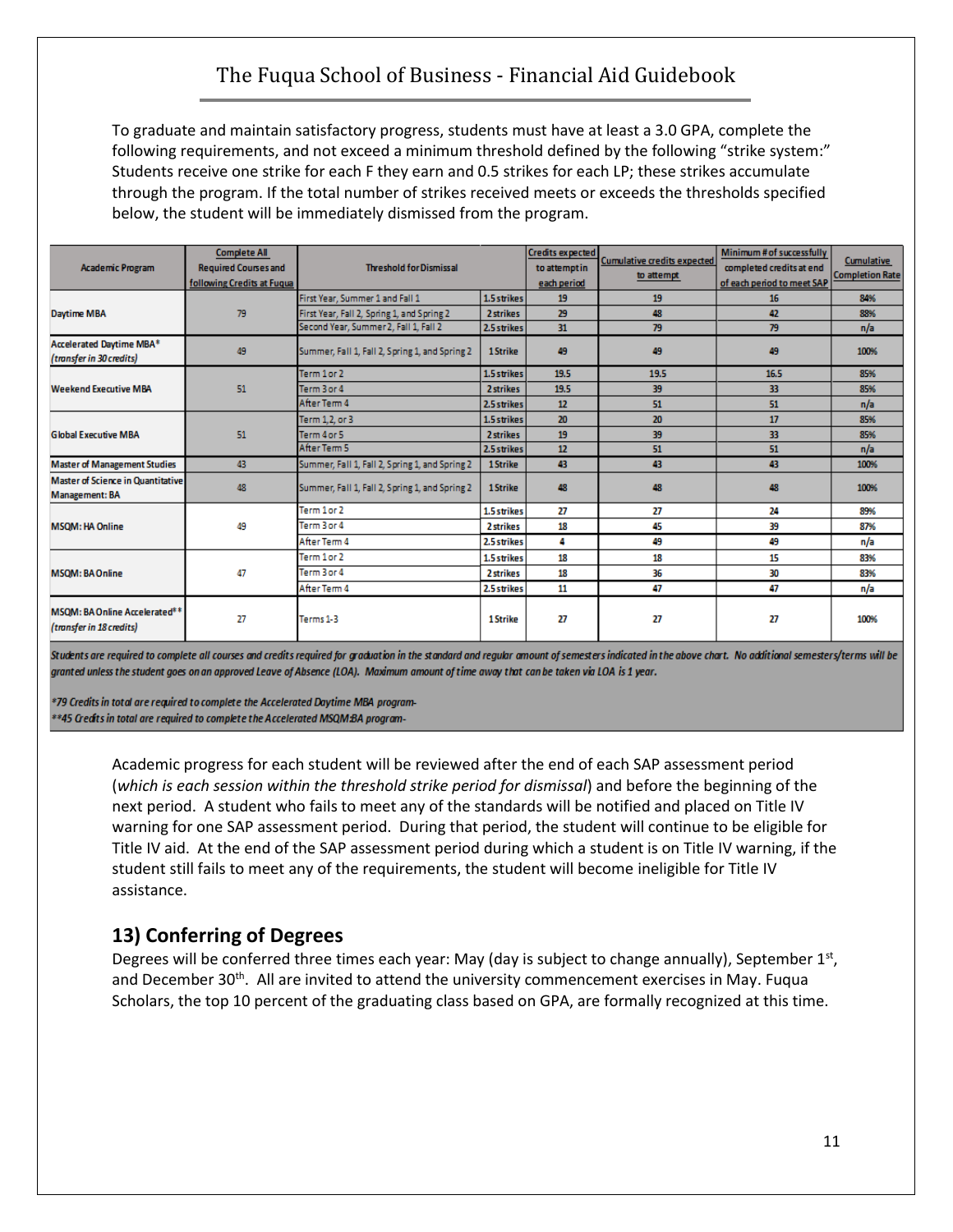#### **14) Financial Aid Warning**

A student may be placed on financial aid warning as a consequence of not making Satisfactory Academic Progress as outlined above. The financial aid office can place a student on warning status without an appeal or any other action by the student. The warning status lasts for one semester, during which the student continues to be eligible to receive federal financial aid funds. Students who fail to make SAP after the financial aid warning period lose their eligibility unless they successfully appeal and are placed on financial aid probation, outlined below.

## **15) Appeal Process**

A student who becomes ineligible for Title IV assistance at the end of a SAP assessment period during which he/she was on Title IV warning may appeal the determination if the student believes there were extraordinary circumstances that prohibited them from achieving SAP. A letter of appeal should be submitted by the student to Title IV appeals committee outlining the basis on which they are appealing the termination of federal student aid. Supporting documentation, including a letter of support from the student's academic dean, is helpful but not required. Students may also submit other documentation that supports their appeal from medical professionals, counselors, or other third party professionals (non-family members) who understand the details of the situation. Students should also include an explanation of what has changed in their situation that will allow them to demonstrate satisfactory academic progress at the next evaluation.

The appeal will be reviewed by a committee convened by the Director of Financial Aid, which will include the student's academic dean and a representative from the Fuqua/University Registrar's Office. The committee shall review the student's progress in light of any extenuating circumstances, and make a recommendation to the Dean's Office, rendering a written decision to the student. The written decision will be recorded in the student's financial aid file.

## **16) Financial Aid Probation**

If the appeal decision is to reinstate the student's eligibility for Title IV funds, the student may be placed on probation for one additional SAP assessment period on the condition that the student is required to achieve minimum SAP standards at the end of the probationary period. If it is statistically impossible to achieve the minimum SAP standards by the end of the probationary period, the student must submit another successful appeal before the institution can place the student on an academic plan. With a second successful appeal the Director of Financial Aid would develop an academic plan in conjunction with the student's academic dean that, if followed, would ensure that the student is able to meet the university's academic progress standards by a specific point in time and allow them to continue to receive Federal financial aid funds.

The student may continue to receive Title IV aid during the probationary period. If the student has not met the academic progress standards or the requirements specified in the academic action plan by the end of the probationary period, he/she will be ineligible for further Title IV aid until such time as he/she meets the standards.

At the end of each SAP assessment period, Fuqua's Financial Aid Office will notify students who have failed to meet the academic progress requirements as quickly as possible.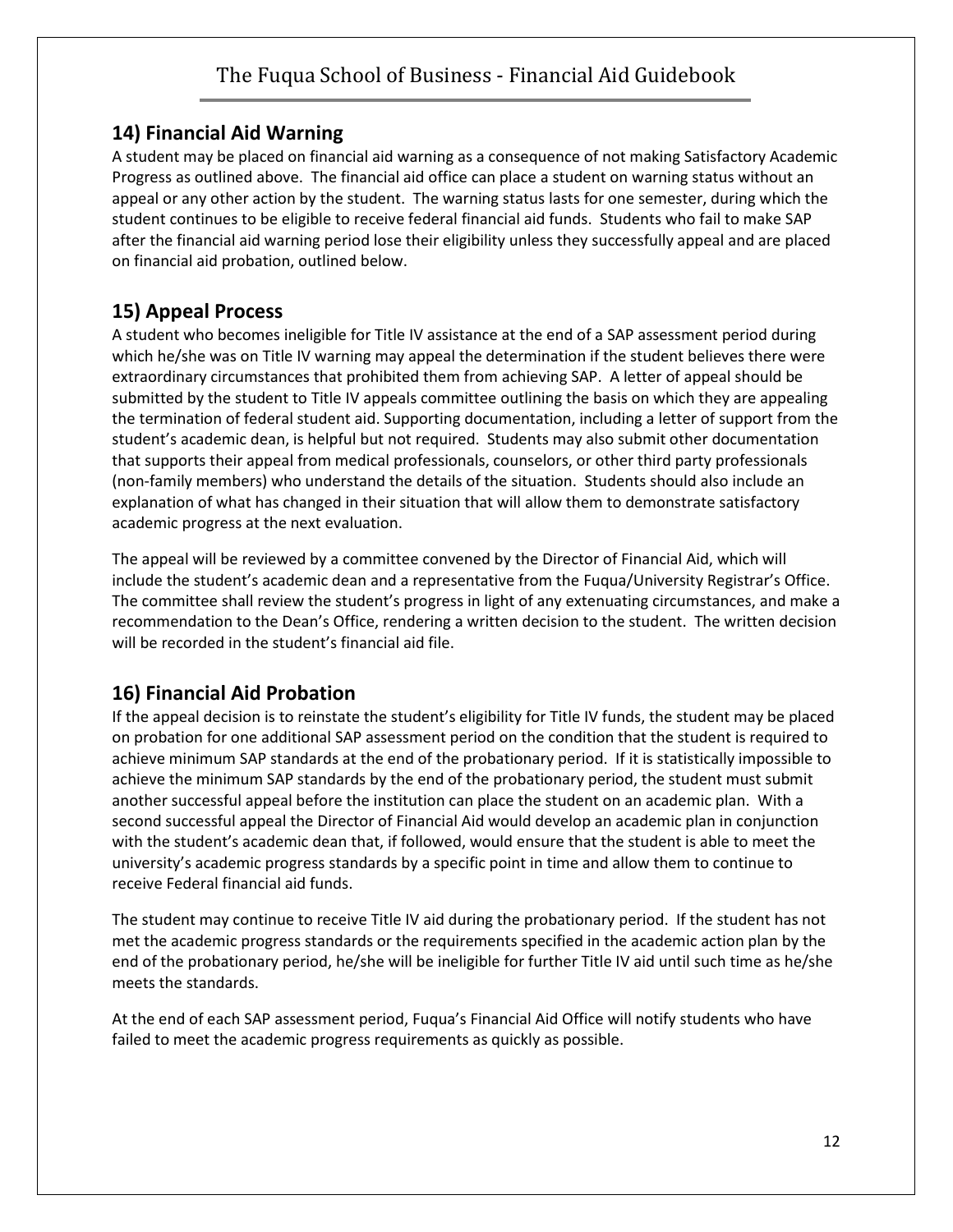## **17) Academic Amnesty**

Academic Amnesty is the concept whereby students apply to have credits attempted or grades earned excluded from the GPA calculation. At Duke, all grades that appear on the record, with the exception of (S)atisfactory and (U)nsatisfactory, are included in the calculation of the cumulative grade point average. There is no exception, and there is no appeal process.

#### **18) Loss of Financial Aid Eligibility**

A student becomes ineligible for all federal student aid funds if Duke's SAP review indicates he or she does not meet the required GPA, is not maintaining the required pace, has exceeded the permitted maximum time frame, and has exhausted our stated appeal process and allowable probationary period.

#### **19) Communication of Status**

Students will be notified of their financial aid status relating to Satisfactory Academic Progress at the end of each SAP assessment period if that status is unsatisfactory. Students will be notified each SAP assessment period if they are placed in probationary status or if their lack of SAP has resulted in the loss of financial aid eligibility. The process for appeal will be included in any communication. Students will be notified by email to their Duke University email account at the close of each SAP assessment period.

## **20) Title IV Refund**

When students are unable to complete the semester and therefore must withdraw in the middle of a term, Fuqua's Financial Aid Office is required to calculate the amount of aid for which a student qualifies. The financial aid funds are handled differently depending on whether they are federal (Title IV) funds or institutional (Duke) funds. In general, Fuqua's Registrar will notify the Financial Aid Office that a student has withdrawn or is taking a leave of absence. If the student is receiving federal student aid, the following steps are taken:

If the student withdraws after classes have begun, the administrator will determine how much of the semester has been completed. This will be used to figure the amount of aid the student has earned, and therefore how much aid may be kept.

A Title IV refund calculation using the federally defined formula will also be completed for any federal funds received.

Our Financial Aid Office will notify the student regarding the impact the withdrawal may have on their existing federal student aid.

#### **COVID-related Withdrawals:**

**Per the [May 15, 2020 Electronic Announcement](https://urldefense.com/v3/__https:/ifap.ed.gov/electronic-announcements/051520UPDATEDGuidanceInterruptStudyRelCOVID19May2020__;!!OToaGQ!5su_j1fY-7PsLnCpP5GmDbc6tsFBPlkiqrydIpqjz9DGyh6tsZ18WGVoYdzs0G8D9U2fP0FSn4L8wjCYidhM$), we must determine if a student's withdrawal is COVID-related.**

**Therefore, as we learn that the student is considered a COVID-related withdrawal, we will request a written attestation from the student explaining why the withdrawal was due to COVID. If a student withdrew due to COVID, based on allowable circumstances (***See guidance below***), the student may be able to retain the existing federal student aid funds that were awarded in the withdrawal Term without any adjustments:**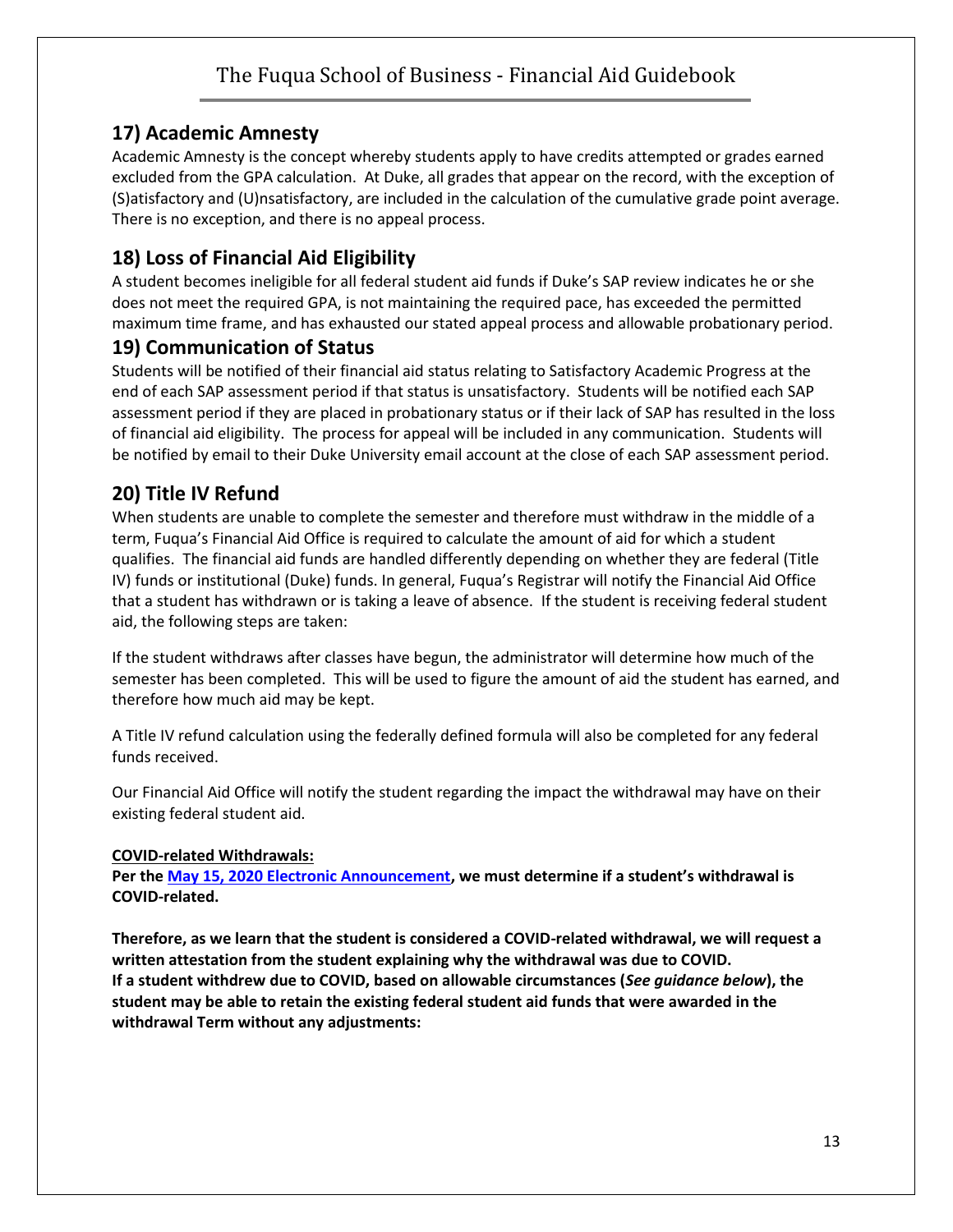*The student is considered a COVID-related withdrawal only if the student provides the institution with a written attestation (including by email or text message) explaining why the withdrawal was the result of the COVID-19 emergency. Additionally, a student is considered a COVID-related withdrawal from a distance education program only if the student provides a written attestation (including by email or text message) explaining why the withdrawal was the result of the COVID-19 emergency. Notice, there is no signature requirement here. If no such attestation is received, the withdrawal is not COVID-related and unearned Title IV aid resulting from the R2T4 calculation must be returned.*

*Allowable circumstances for the attestation include, but are not limited to:*

- *Illness of the student or family member;*
- *Need to become a caregiver or first responder;*
- *Loss of childcare;*
- *Economic hardship;*
- *Inability to access wi-fi due to closed facilities; or*
- *An increase in work hours as a result of the COVID-19 emergency.*

*Information (which in the judgment of the institution is reliable) provided by the family member of a withdrawn student whom the institution is unable to contact is acceptable for documentation purposes.*

#### **21) Educational Lending Code of Conduct**

Duke University has established a set of publicly available principles and policies to govern educational lending practices for undergraduate, graduate and professional students. These principles emphasize that our lending practices come from a commitment to the best interests of our students. Neither Duke nor its employees accept financial payments, goods or services of material value from lenders. All employees involved in financial aid and student lending are subject to a rigorous conflict-of-interest policy. Administrators may serve as unpaid members of lender advisory boards in order to help shape the products and services that will best meet the needs of our students. In such cases, Duke pays all costs associated with that service.

To learn more amount Duke University's educational lending principles/code of conduct, please access [this link.](https://financialaid.duke.edu/educational-lending-code-conduct)